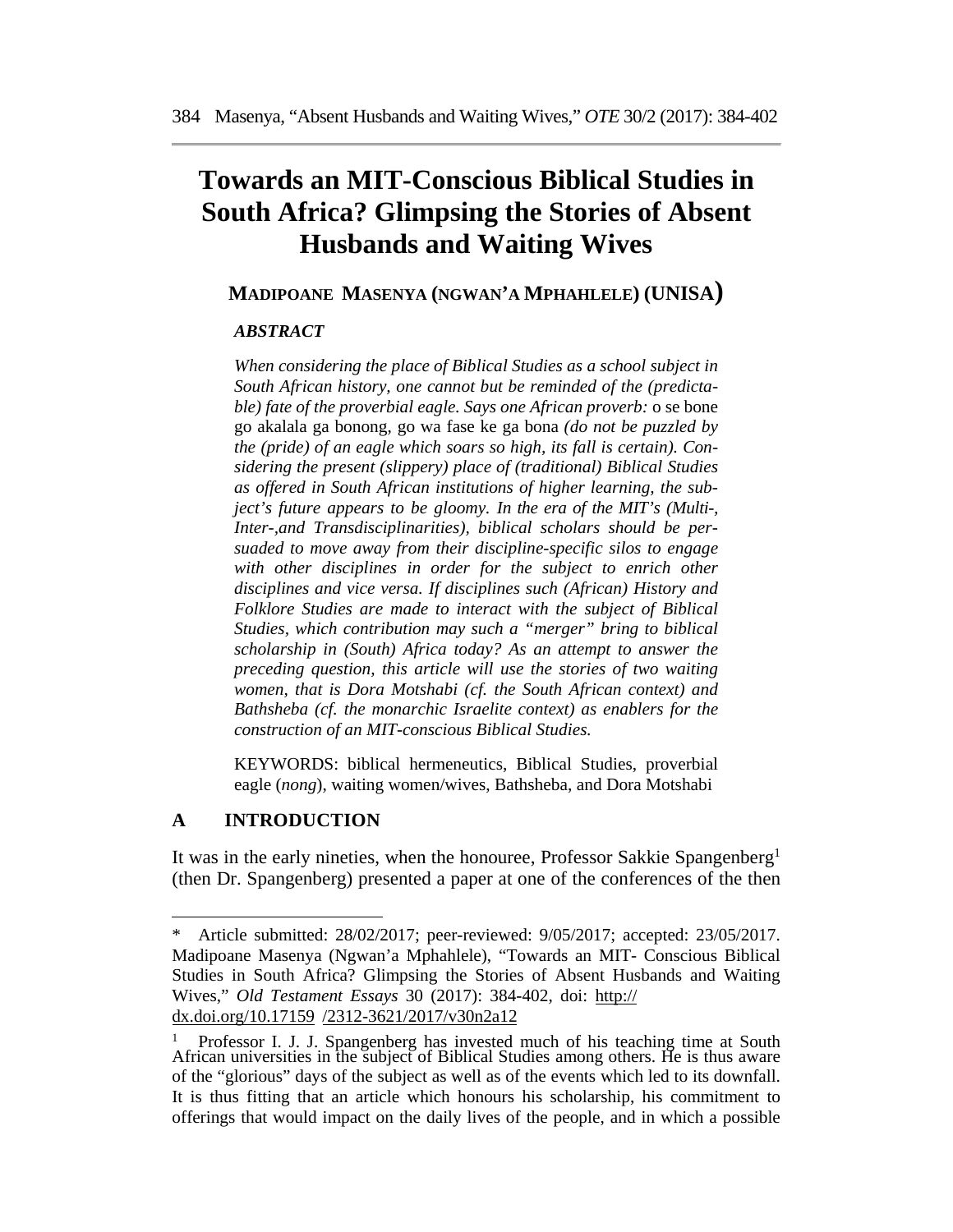Biblical Studies Society of Southern Africa.<sup>2</sup> The paper rose the concern of one of my former colleagues at the then University of the North (now University of Limpopo), the late Rev. Jacob Ramafuthula, concerned. Ramafuthula, like Spangenberg was attached to the Dutch Reformed Church (DRC) of South Africa. Informed by the atmosphere in the DRC of the time, Ramafuthula marvelled at Spangenberg's boldness and courage to present such a paper. "This young man is not afraid," Ramafuthula remarked. "How is he going to navigate the wrath of the church authorities?" In retrospect, I realise that Ramafuthula's fear was a confirmation of how the *apartheid* regime had unsettled the identities of South African black folks. Our priorities were simultaneously confused. Rather than appreciating the solidarity that a white colleague extended to black colleagues, I thought, my colleague was more concerned about Spangenberg's "safety" in the face of a possible onslaught from the DRC. Spangenberg seems to have been persuaded that a useful hermeneutic, one from the margins, was a necessity. To me it seems that already then the honouree was persuaded that OT/Biblical Studies could not have been researched and/or taught detached from the contexts of people on the grassroots, especially those on the margins. In this article which is meant to celebrate Prof. Spangenberg's context-conscious scholarship, I revisit the place of Biblical Studies, a subject that the honouree had actually invested much of his energies in for decades. Spangenberg retired being very much aware of the discipline's shaky position within the context of South Africa's Higher Education offerings. I would like to check the kind of product we may have, if the subject were to be theorised and practised in the context of the MIT's.

In an open-distance learning institution like the University of South Africa (UNISA), an institution to which the author and the honouree are attached, academics and all those who are involved in the construction of new offerings, are also being encouraged to revisit traditional definitions and constructions of discipline-specific academic offerings.

Within the context of a comprehensive open distance learning institution that UNISA is, $3$  academics are encouraged to embark on offerings that would cut

new way of offering Biblical Studies in our African contexts is examined, be dedicated to him.

<sup>&</sup>lt;sup>2</sup> See Izak (Sakkie) J. J. Spangenberg, "Paradigm Changes in the Bible Sciences and the Teaching of Biblical Studies in the New South Africa," *Scriptura* 52 (1995): 1-10.

<sup>3</sup> Barney N. Pityana, the then Principal and Vice-Chancellor of the University of South Africa argued as follows: "Unisa's broad agenda is echoed in the Institution's mission statement, namely to promote critical scholarship from an African perspective and to fulfil the mandate of a comprehensive university by providing academic offerings which range from general to vocationally oriented programmes. As part of this process Unisa established the Centre for African Renaissance Studies (CARS) in 2003, with the aim of promoting a Multi-Inter-and Transdisciplinary (MIT) approach to the knowledge by focussing on African Renaissance studies and pursuing cutting edge research through an interdisciplinary paradigm." Barney N. Pityana, "Open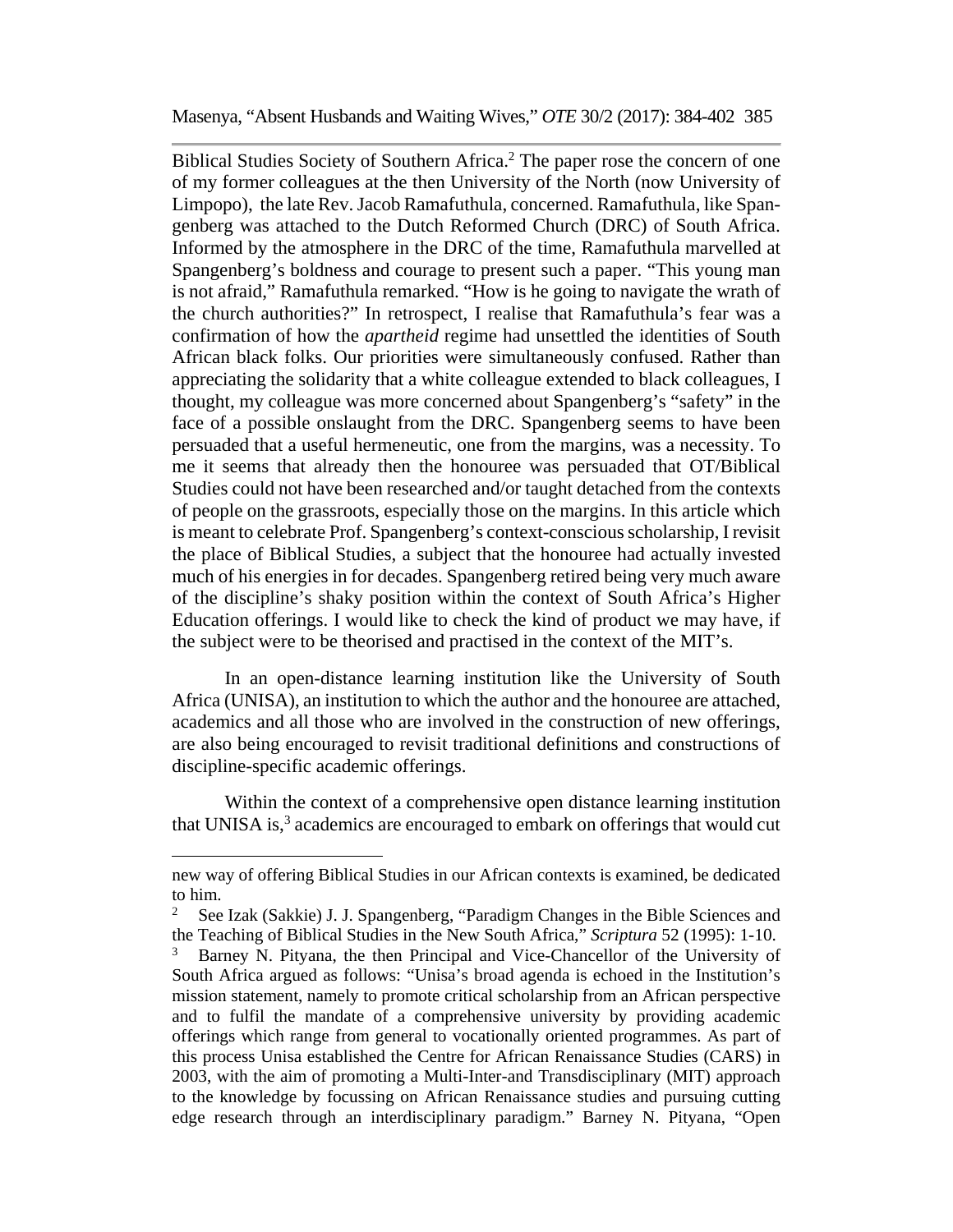across disciplines through employing multi-, inter- and transdisciplinary approaches (cf. the MIT's).<sup>4</sup> The discipline of Biblical Studies is housed in the School of Humanities within the College of Human Sciences (CHS) at UNISA. As part of its mission, the CHS seeks "to realize an Africanized provision of excellence ... in our research on multi-inter-and transdisciplinary engagement, reflexive practice and collaborative practice."5

Due to its commitment to foregrounding the MIT's core business, UNISA also established an Institute for Open and Distance Learning (IODL).

> IODL is home to a rich variety of researchers from a range of disciplinary backgrounds. We embrace multi-, inter-and transdisciplinary approaches to researching ODL praxis whether as individuals or in interdisciplinary teams.<sup>6</sup>

The offering produced could reflect a combination of disciplines (cf. a multi-disciplinary offering) as will hopefully unfold during the course of this article. A discipline could also be made to go beyond itself to merge with other disciplines (trans-disciplinarity). It could also reveal that it is a product of a deliberate inter-disciplinary dialogue. Although the point of departure for an engagement with an MIT-conscious Biblical Studies will be the University of South Africa, given the present state of the subject (and religion subjects) in South African universities, as well as elsewhere on the African continent, it would not be an exaggeration to argue that the subject's survival (in Africa and beyond her borders) may be guaranteed if it were to adopt, among others, an MIT-conscious slant.

The MIT context, as it will become evident during the course of this article, enables the content of a subject such as Biblical Studies to impact the daily lives especially of those on the margins of our communities. As already noted, the main objective of this article is to propose that Biblical Studies be

Distance Learning in the Developing World: Trends, Progress and Challenges," Keynote address at the 23rd ICDE World Conference on Open Learning and Distance Education on Flexible Education for All, Open-Global-Innovative, 7-10 June 2009, Maastricht, the Netherlands, 14-15, http://uir.unisa.ac.za/bitstream/handle/10500 /411/ICDEMaastricht250609.pdf?sequence=1.

It seems to me that the Society of Biblical Literature endorses a similar practice in suggesting to would-be proposers of new seminars and sections to try and find a home within existing, albeit related/cognate sections.

<sup>5 &</sup>quot;College of Human Sciences: About the College," UNISA, http://www.unisa.ac .za/sites/corporate/default/Colleges/Human-Sciences/About-the-college.

<sup>&</sup>quot;Institute for Open and Distance Learning (IODL): Attending to Your Needs," UNISA, http://www.unisa.ac.za/sites/corporate/default/Colleges/Graduate-Studies /Schools,-Institutes-&-Research-Chairs/School-of-Transdisciplinary-Research-

Institutes-(STRI)/Institute-for-Open-and-Distance-Learning-(IODL)/Attending-toyour-needs.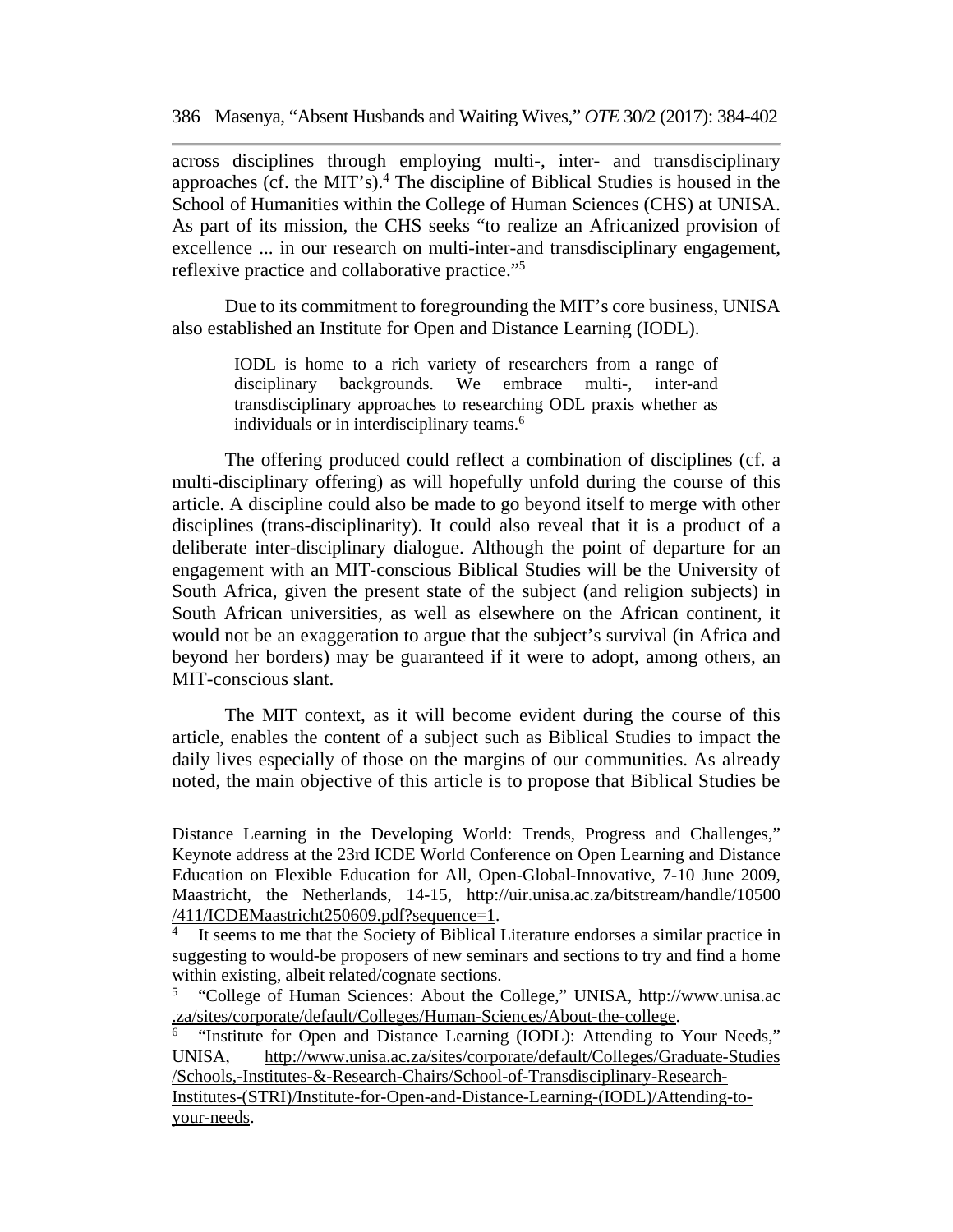integrated with other disciplines in order for it to be contextually relevant, and thus useful. The disciplines of African Folklore and African (female) history will be integrated with the biblical material within the South African context. In order to give a glimpse of the state of the discipline of Biblical Studies in present day South Africa (cf. Section C here below),<sup>7</sup> I will use a Northern Sotho proverb as a window. The proverb, *o se bone go akalala ga bonong, go*  wa fase ke ga bona<sup>8</sup> is translated literally as, "do not be puzzled by the sight of an eagle which soars so high, its fall is certain/it will soon fall down!" Its tenor reveals that pride goes before a fall. As an introduction, I will thus give a brief description of Northern Sotho proverbs within the context of African Folklore, also giving the readers a small glimpse of the IKS's (Indigenous Knowledge Systems). The African lore covers a wide range of elements such as proverbs, riddles, songs, idioms, and folktales among others. This article will only provide a very small window into the discipline of Northern Sotho, that is, Northern Sotho proverbs. It will be followed by an exploration of some aspects of African- South African female history. The latter history will feature the story of Dora Motshabi, one of the heroines who also made an important contribution to South African political history. Motshabi's story will hopefully enable one to unpack the main theme around which the construction of an MIT-conscious Biblical Studies offering proposed here rotates, that is, the trope of "(male) departures, (female) waiting and (male) returns." The narrative of Motshabi will then be followed by my engagement with the following important question: if the preceding theme is applied to a HB female biblical character such as Bathsheba, which insights might emerge? Might such insights be helpful towards the construction of an MITconscious Biblical Studies in South Africa?

## **B PROVERBS IN AFRICAN FOLKLORE**

The question on how the earliest African (Northern Sotho) proverbs<sup>9</sup> were formed and by whom, is purely guesswork. Although it is not easy to trace their origins, it may be safe to conclude that the proverbs originated from

<sup>7</sup> See also Madipoane Masenya, "Biblical Studies in South(ern) Africa: An Overview," in *Handbook of Theological Education in Africa*, ed. Isabel A. Phiri and Dietrick Werner (Pietermaritzburg: Cluster Publications, 2013), 454-465.

<sup>8</sup> J.R.D. Rakoma, *Marema-ka-Dika Tša Sesotho sa Lebowa* (Pretoria: J.L. Van Schaik LTD, 1971), 201.

<sup>9</sup> Authors writing on Northern Sotho usually distinguish between "idioms" and "proverbs" (*dika le diema*) and "sayings"/"aphorisms" (*mebolelwana*). Proverbs are built around nouns while sayings are based on predicates or infinitives. See Jacobus S. Bezuidenhout, "Die Noord-Sotho spreekwoord en -gesegde: 'n Stilistiese analise," (MA diss., University of Potchefstroom, 1981), 17; Samson M. Guma, *The Form, Content and Technique of Traditional Literature in Southern Sotho* (Pretoria: Van Schaik, 1977), 65; Stanley H. Brandes, "The Selection Process in Proverbs Use: A Spanish Example," SFQ 38 (1974): 66.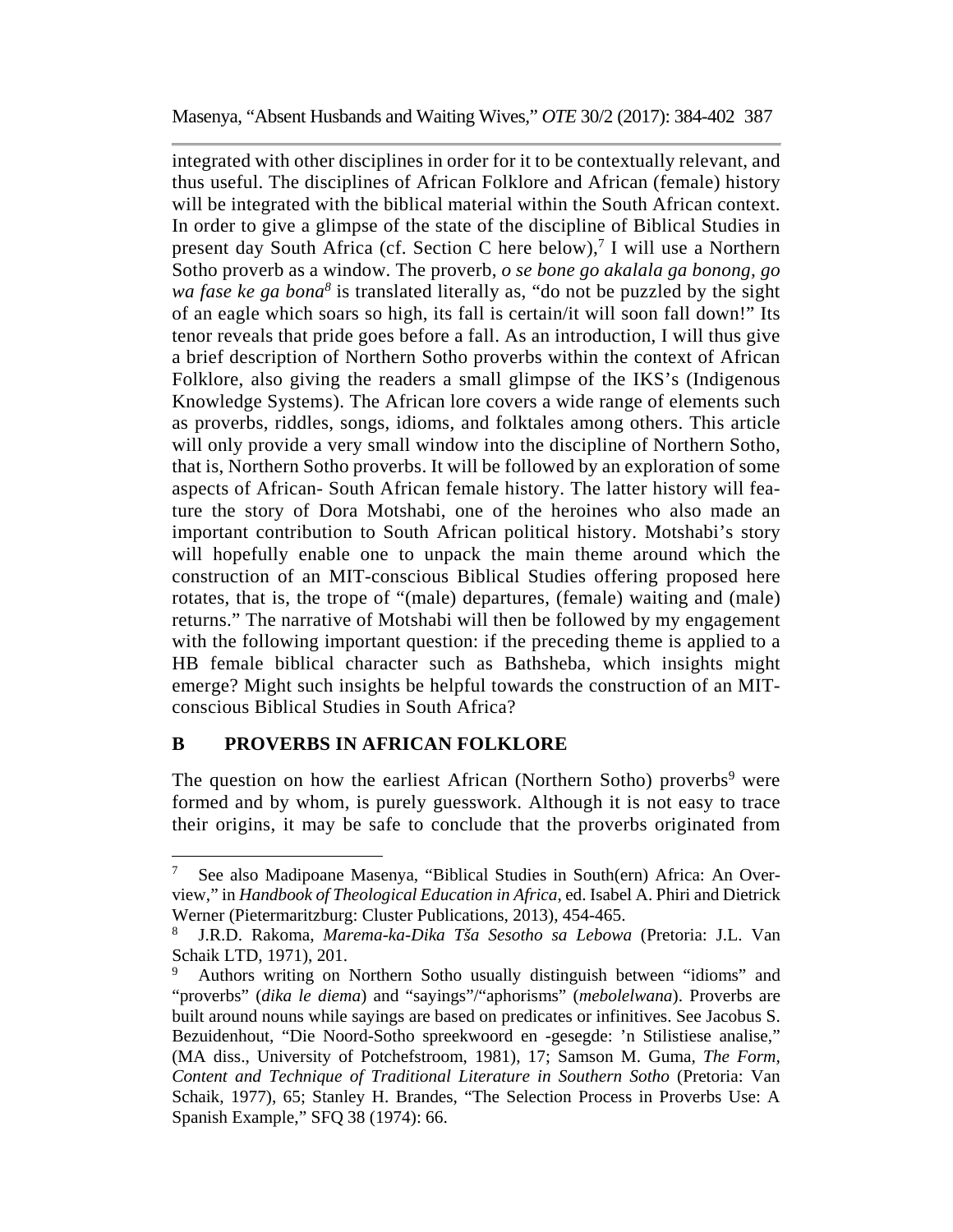individuals or even groups of people. They were then later adopted by communities. There are different possible origins for these proverbs. Some of them are closely related to the idioms. Some proverbs originated from mythology, some came from folk-tales while others have their origins from history.<sup>10</sup> Most of the proverbs, however, came as a result of careful observation by community members of human and animal behaviour and the observation of things in general in the environment.<sup>11</sup>

Proverbs constitute a wisdom genre of African folklore. They are the sum total of the community's everyday life experiences.<sup>12</sup> Proverbs embody the qualitative and the corporate experience of the community in various situations, also displaying the wit and wisdom of the community whose heritage they form.<sup>13</sup> James McLaren's could thus argue

> There is little doubt that the shortest route to a knowledge of the Bantu psychology and the Bantu ethics is through the study of their proverbs on the one hand, and their folklore and fables on the other.<sup>14</sup>

African proverbs are characterized by fixity and rigidity of form to which they always adhere.<sup>15</sup> They are situation-bound as a specific situation is restated in figurative terms while a comment is made on the situation. Hence, a proverb, more than all the other items of folklore, gives us a clear relationship between the item of folklore (cf. a proverb for example) and the indigenous social reality which it portrays.<sup>16</sup>

Proverbs form an integral part of life in varying African settings. They thus enjoy usage in various settings such as in the following:

Proverbs have a didactic function. They are therefore used to educate, inspire, warn and advise.<sup>17</sup> Some proverbs are used in oratory while others

<sup>10</sup> Cyril Nyembezi, *Zulu Proverbs* (Johannesburg: Witwatersrand University, 1954), 5.

<sup>11</sup> Nyembezi, *Zulu Proverbs*, 6; Bezuidenhout, "Noord-Sotho," 21-66.

<sup>12</sup> Alexander H. Krappe, *The Science of Folklore* (London: Methuen, 1965), 148.

<sup>13</sup> Guma, *The Form*, 65; Pieter A. Duminy, *African Pupils and Teaching Them*  (Pretoria: Van Schaik, 1968), 32.

<sup>&</sup>lt;sup>14</sup> James McLaren, "The Wit and Wisdom of the Bantu as Illustrated in their Proverbial Sayings," *SAJS* 14 (1977): 332.

<sup>15</sup> Guma, *The Form*, 65; Brandes, "Selection Process," 172; R. A. Monyamane, "The Northern Sotho Proverb: A Survey of the Northern Sotho Proverb with Respect to its Definition, Characteristics, Classification, Form and its Functional Value/Significance," (Honours article, University of South Africa, 1979), 2; Peter Seitel, *Proverbs and the Structure of Metaphor among the Haya of Tanzania* (Michigan: Ann Arbor, 1972), 5, 70.

<sup>16</sup> Seitel, *Proverbs*, 5-6.

<sup>17</sup> Bezuidenhout, "Noord-Sotho," 135; Nyembezi, *Zulu Proverbs*, xii.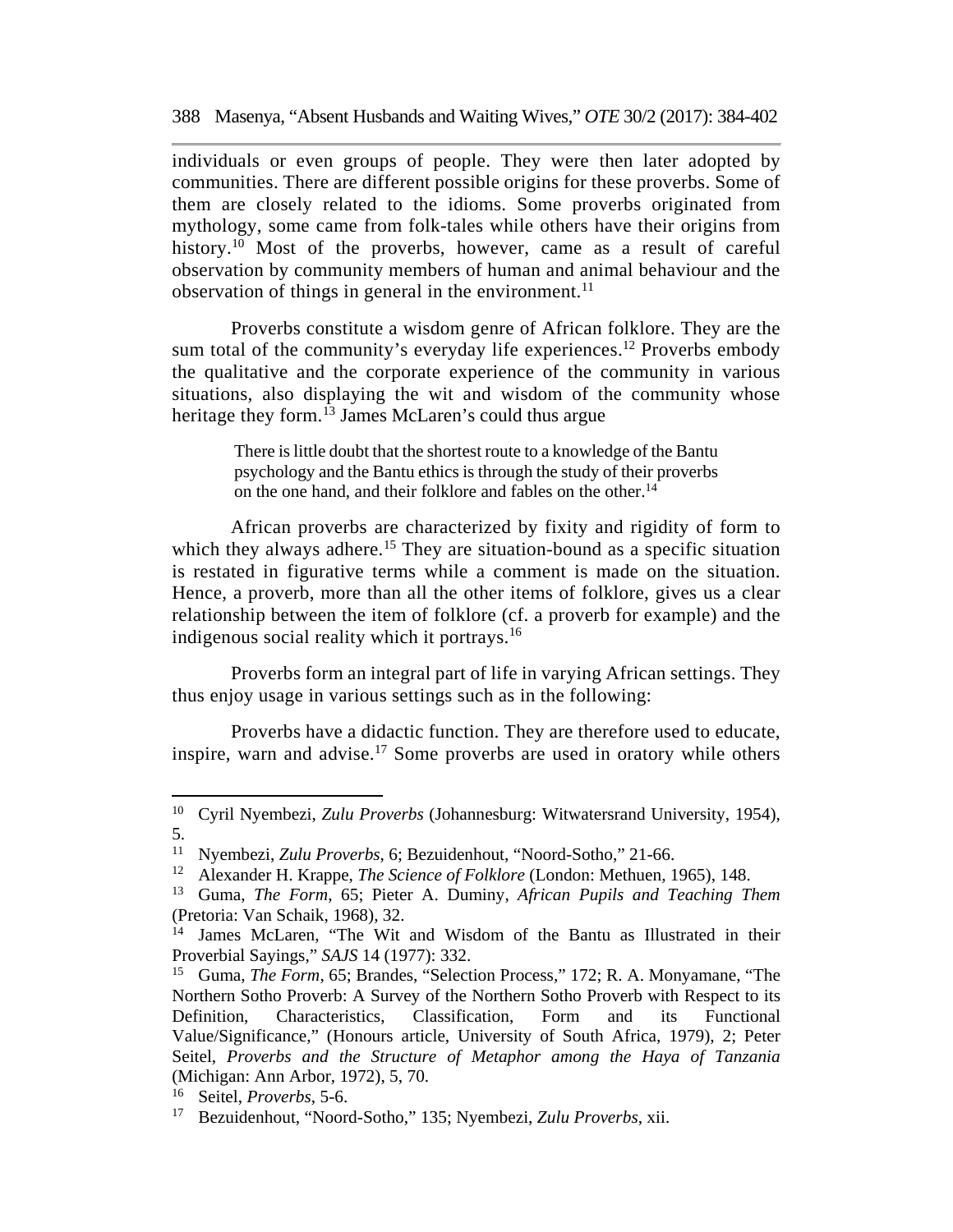perform a juridical function. Proverbs can also assume an advisory function and they can be used euphemistically. They are also used to name the practicability of certain things. $18$ 

Proverbs have stylistic functions. It is no wonder that they can be used as titles for certain (literature) books. Proverbs can also be used to complete a discussion on a specific matter, thus serving as a summary of the content of a specific topic.19 Proverbs are used to throw some ambiguity into a discussion of a particular topic. This type of proverb usage is limited to particular circumstances.20 Proverbs can also serve to convince the listener that the opinion of the speaker is correct, $^{21}$  and they can be used for entertainment.

The Northern Sotho proverb, *o se bone go akalala ga bonong, go wa fase ke ga bona* could be used stylistically as a heading to the topic under discussion (cf. its partial use here below). It could also be used towards the end of Section C here below, to summarise the contents of the section. In the present article, the proverb is used didactically to educate, to inspire and to warn. What/who is the proverbial eagle in the context of the present discussion? To the preceding question we now turn.

# **C FACING THE FATE OF THE PROVERBIAL EAGLE? BIBLICAL STUDIES IN SOUTH AFRICA**

The history of the discipline of Biblical Studies in *apartheid* South Africa, may be summarised as follows: In *apartheid* South Africa, Christian National Education shaped all higher education offerings, including the discipline of Biblical Studies. Within the Bantu Education set-up, there was a compulsory school subject known as Religious Education. In actual fact it was Christian Religious Education which was universalised as Religious Education. At some point, a subject named Biblical Studies was introduced as one of the matric subjects in some of the black high schools. It became a very popular subject due to the straightforward way in which the subject matter of the main text book was cast, and the tendency for the examiners to repeat the same questions over the years. As a result, the students could "spot" the right questions and pass the subject in flying colours! The inclusion of Biblical Studies within the matric (highest school level) curriculum meant that interested or rather desperate students entering university for the first year, would also be able to register for the subject at university level.

<sup>18</sup> Bezuidenhout, "Noord-Sotho," 143-144; Seitel, *Proverbs*, 245; Ruth Finnegan, *Oral Literature in Africa* (Oxford: Oxford University, 1970), 408-414.

<sup>&</sup>lt;sup>19</sup> Seitel, *Proverbs*, 255-257.<br><sup>20</sup> Seitel *Proverbs*, 252-255.

<sup>20</sup> Seitel, *Proverbs*, 252-255.

<sup>21</sup> Seitel, *Proverbs*, 248-249.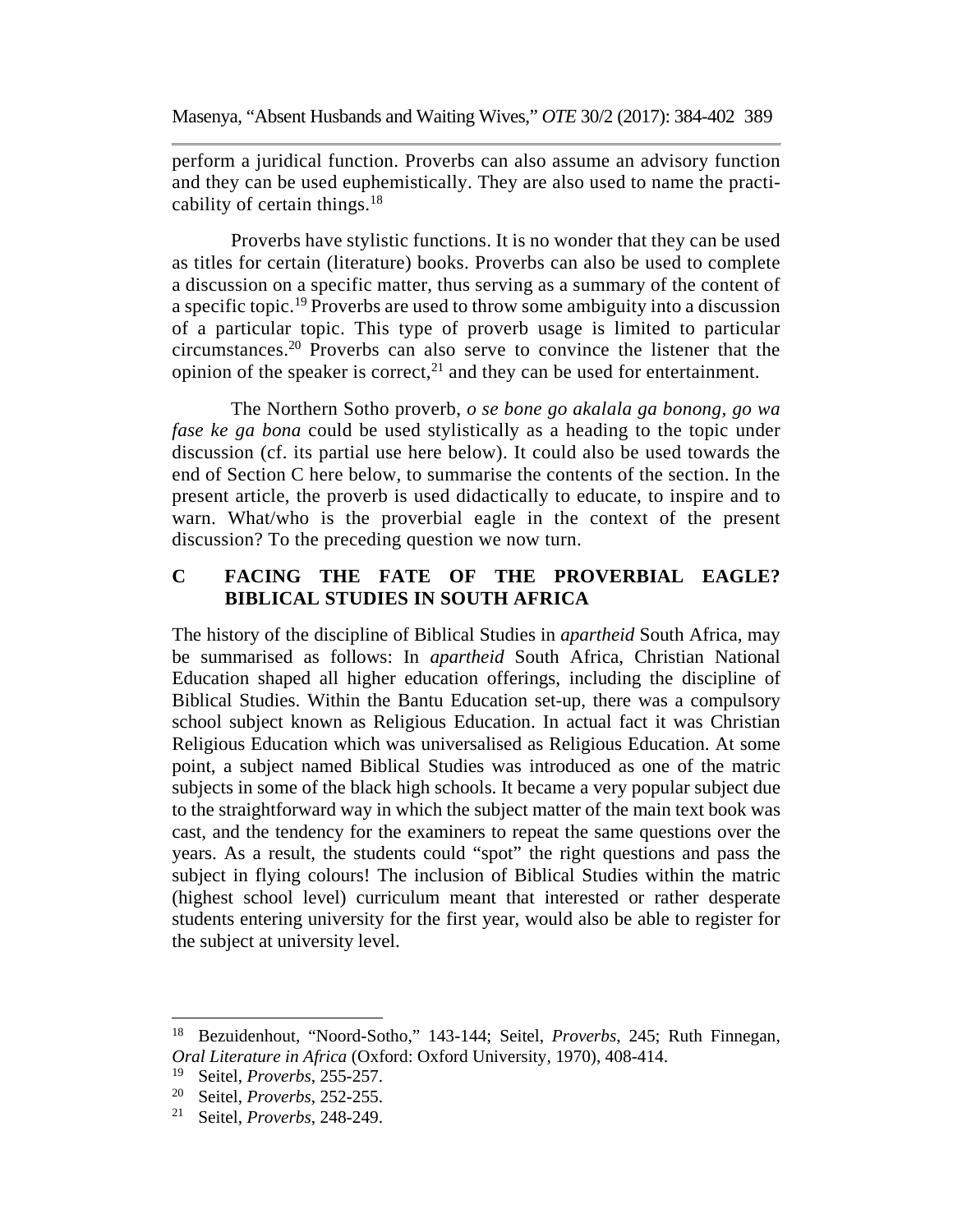On account of the popularity of the subject, in the eighties and nineties, thousands of first year university students, as Spangenberg can affirm, could register for Biblical Studies in both faculties of the Arts and Theology. As proverbial eagles, both the subject, whose content was mostly detached from the harsh realities of South African black life, and its teachers, were soaring high. The teachers, especially academics at universities, did not have to worry like many of us today, about future possibilities of retrenchments due to very low student numbers. The preceding "feast" though, would not last so long with the new dispensation. Not only did the new regime plan to make a clean slate with the past, especially given the role of the Christian religion in the oppression of Black people, but also Biblical Studies was removed from the curriculum as a school subject! As a result, students who were keen to pursue the subject at matric level, could no longer do so. Consequently, there was a significant drop in new registrants for this subject at university level.

One of the arguments behind the loss of popularity in the subject was that there was an over-production of secondary school teachers in the humanities. Many students, who then registered for the subject at university level, ended up not majoring in it. Consequently, very few ventured into graduate studies with Biblical Studies as a field of study. Does it come as a surprise, that even up to this day, very few black South African scholars remain with a PhD in Biblical (HB) Studies? The preceding observation is a major setback given the Eurocentric orientation of academic Biblical Studies syllabi and the mushrooming of many neo-Pentecostal and Charismatic pastors with little or no proper training in academic Biblical Studies and Theology.

The reduction in the number of Biblical Studies students, coupled with a call by the government for students to study subjects like maths, science and technology rather than the humanities, ended up not only in a severe reduction of students' enrolments in the humanities, but also in lower enrolments for academic Biblical Studies and Theology. The discipline of Theology lost its "sovereign" status as a faculty in universities such as the University of South Africa, the University of Limpopo and the University of Zululand among others.22 The fall of the proverbial eagle has been certain. Could there be a way out, especially in the way we currently teach Biblical Studies? Could immersing the discipline of Biblical Studies within the scope of the MIT's assist not only by keeping the discipline alive, but also, taking our cue from Prof. Spangenberg, by integrating it with the daily lives of grass root people?

 $22$  Noteworthy is the fact that some of the universities still have their faculties of theology intact. Examples in the latter category are the University of Pretoria, the University of Stellenbosch and the University of the Free State among others. Also, within the category of the universities whose faculties of theology were shut down, theology offerings basically still remain albeit as part of the Humanities.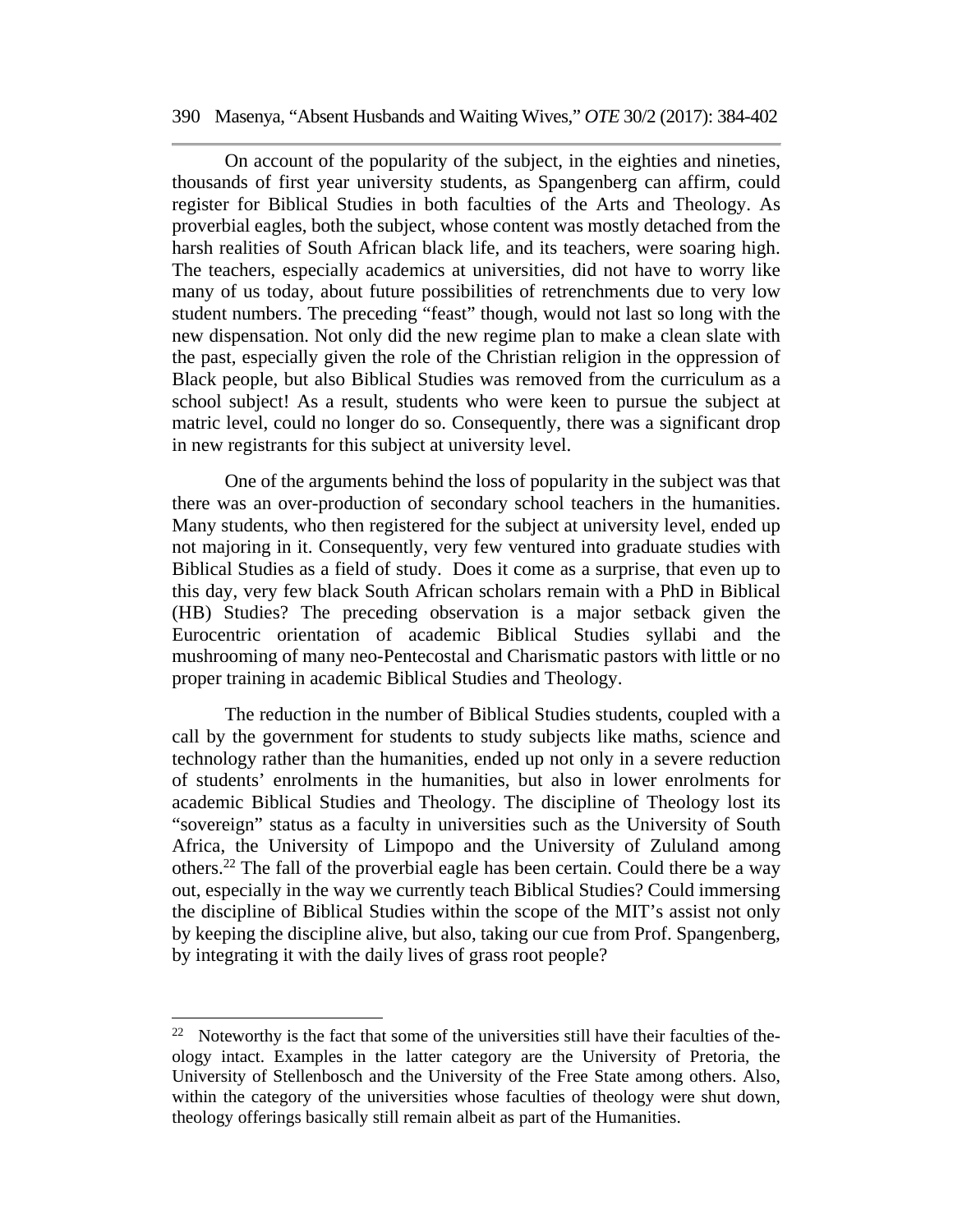As noted in the introduction, the trope of "(male) departures, (female) waiting and (male) returns" is used as a pivot around which the present investigation is made. The stories of Dora Motshabi and Bathsheba will be used to illustrate the theme. To the latter we now turn.

## **D DEPARTING (AND RETURNING) HUSBANDS AND WAITING/EXPECTANT WIVES**

In his novel titled, "The Cry of Winnie Mandela," Njabulo Ndebele relates the narratives of fictitious women whose stories provide the readers with the life of African women especially during the time of the *apartheid* regime in South Africa. Their narratives are presented first, as though Winnie Mandela was an invisible, or a rather passive member of the audience. They are then followed by the response of a portrayal of the life of yet another important female figure in South Africa's *apartheid* history, Winnie Nomzamo Mandela. Elsewhere in the narrative of her response Winnie Mandela is purported to have argued, "Departures. Waitings. Returns. How right you are! Three pillars of a South African woman's life …"23

From the narratives of these female figures, one cannot but note the important role which black women played in South Africa's history. They sustained families as they grappled with their husbands' departures. The women also engaged in the exercise of waiting. The exercise of waiting itself, was and still is taxing, as it still faces many an African woman today. Waiting indefinitely, especially if one is not sure about the return of the object of one's waiting can be devastating and debilitating. Some women waited for men who never returned (cf. Manete Lejona). Some waited, and even with their meagre salaries supported the education of their spouses who were in exile, only to be greeted by divorce papers<sup>24</sup> upon their return (cf. Mamello and Winnie). Others waited only to come and be met by rejection from returning spouses as the women would have failed to stay with the proper, or rather pure seed (cf. Patience).<sup>25</sup> Some waited only to be greeted by assaults, the latter, ironically in the name of love! Some women waited and of course enjoyed the desired happy reunions. Whatever the case was, these female children of the African soil, kept the fires burning by waiting patiently.

In the following paragraphs, I give a narrative of one of the South African women who not only experienced the pain and torture after her husband's

<sup>23</sup> Njabulo Ndebele, *The Cry of Winnie Mandela* (Claremont: David Philip, 2008), 87. <sup>24</sup> Refer also to the life of Ruth Mompati, one of the political struggle heroines, whose married life ended in divorce due to political reasons among others. South African Democracy Trust, "Ruth Mompati," in *The Road to Democracy: South Africans Telling their Stories*, Volume 1, 1950-1970 ed. South African Democracy Education Trust (Hollywood: Tsehai Publishers and Distributors, 2008), 307-318.

<sup>25</sup> Ndebele, *Winnie Mandela*, 9-84.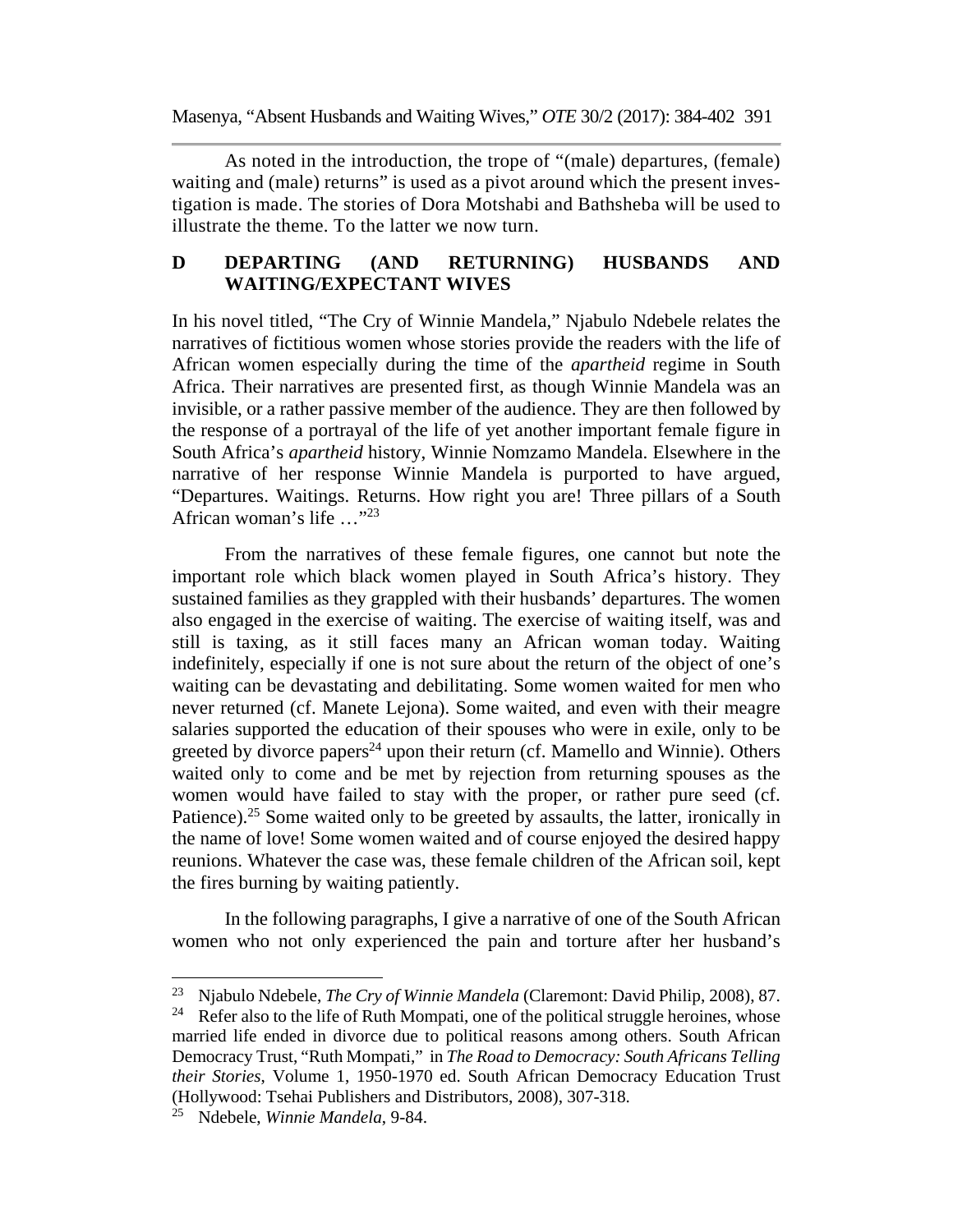departure, her waiting period and his return, but also suffered the harassment of the *apartheid* regime due to her active involvement in the struggle for the emancipation of black people in South Africa. The discipline of history, including that of the history of African peoples in South Africa not only basically features men as political heroes, it is mainly written by men. In an attempt to benefit from the discipline of (African) history, I have deliberately selected the narrative of Dora Motshabi because her story is seldom (if at all), heard by South Africa's (public) ear. Motshabi's story will give the readers a small glimpse of the lives of the majority of South African blacks during the period of *apartheid* here in South Africa. Her story, will also reveal to readers that Black South African women<sup>26</sup> and not only men, were also involved in the struggle for the freedom of our people.

### **E THE STORY OF DORA MOTSHABI**

Dora Motshabi hailed from Kubu in Polokwane, but born in Newclare, south of Johannesburg on 2 August 1928. Her primary education occurred at a Catholic school called St. Francis Xavier in Sophiatown. Due to the slum conditions in Newclare, life was not good at all according to Dora Motshabi. The population was a mixture of Blacks/Africans, Indians, Chinese and Coloureds.<sup>27</sup> The family suffered a great deal as it relied on the very meagre earnings of a mom who was a domestic worker (two pounds and ten shillings per month). They all lived in the only one room which served as a kitchen, bedroom and sitting room at the same time. The police created another problem especially for women who were selling African brewed beer. After dropping out of nursing school, Motshabi went to work as a privately paid teacher at Bantu United School. When growing up, she was not involved in politics, her mother's Christian faith being the main hindrance. During that period, children were not supposed to go to the streets. However Dora Motshabi knew the names of *Ntate* JB Marks and *Aubuti* Sambie who crossed the country and died in Basutoland. They were ANC members who stayed in Newclare.<sup>28</sup> She married a politically conscious Motshabi on 8 May 1958. Motshabi's family then lived at JZ Section in Moroka, a place called

<sup>&</sup>lt;sup>26</sup> See for example, the life of Albertina Sisulu as revealed in an interview by Miriam Tladi: Miriam Tladi, "Interview with Mrs Albertina Sisulu," in *Sometimes When it Rains: Writings by South African Women,* ed. Ann Oosthuizen (London: Pandora, 1987), 170-178; and also the story of Ruth Mompati, "Ruth Mompati." *The Road to Democracy: South Africans Telling their Stories, Volume 1, 1950-1970*. ed.

South African Democracy Education Trust (Hollywood: Tsehai Publishers and Distributors, 2008),307-318

<sup>27</sup> South African Democracy Trust, "Dora Motshabi," ed. South African Democracy Education Trust, *The Road to Democracy: South Africans Telling their Stories, Volume 1, 1950-1970,* ed. by South African Democracy Education Trust (Hollywood: Tsehai Publishers and Distributors, 2008), 319-330.

<sup>28</sup> South African Democracy Trust, "Dora Motshabi," 320.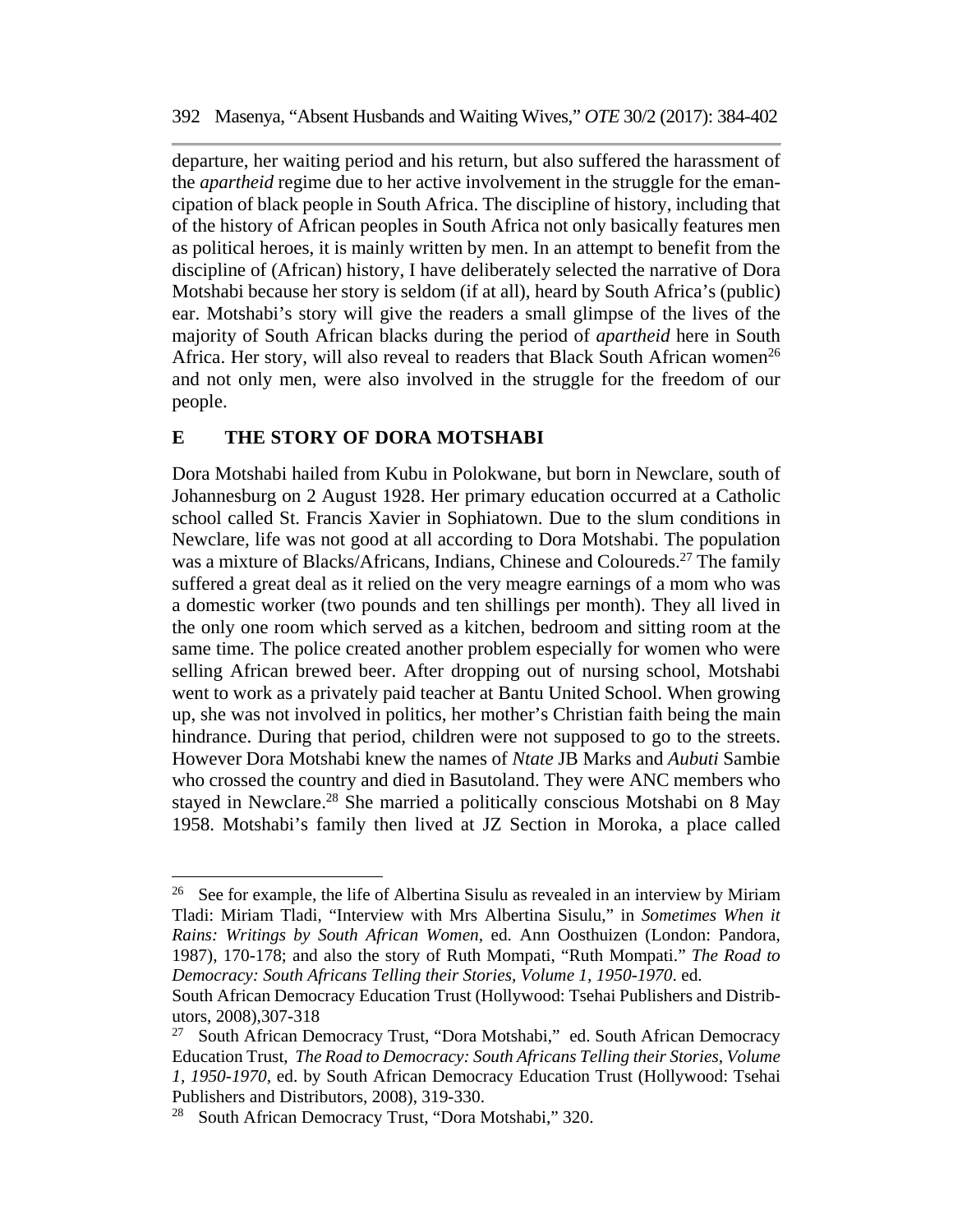Masakeng where people who came from different areas, settled in shacks.<sup>29</sup> Before the couple went to live in Mapetla in 1957, they had a second child. It was during the time of the anti-pass campaign. Through her marriage, Dora Motshabi's political consciousness became entrenched. Motshabi was challenged by Winnie Mandela, MaSisulu and Lilian Ngoyi not to go to work as they reminded her that her husband was a leader. They marched to the police station in town and were arrested on arrival. Dora, thinking about her baby girl, also hoping that they would get bail in that same evening, was so disappointed because the other women insisted that they did not want to get bail! They all stayed in a cell called Number 4 for nine days. At some point, those in charge promised the women that they were going to sleep at a special place. Dora reports the horror of the place:

It was a horrible place; they were very big lice all around; they seem to have poured them there. You could not sleep for the whole night. The following day we said: "No, we are not going there again. You rather kill us."30

After the arrest, Dora Motshabi joined the ANC Women's League.

Meetings used to be held in Motshabi's house and one day the notorious police unit called the Special Branch arrived to search the house. Dora Motshabi's husband and his group managed to escape. Motshabi used to keep herself posted regarding when and where the activists were going to hold meetings. She could thus write; "Thus, I got politics when I got married." As her husband, Motshabi, was actively involved during the anti-pass campaigns, being arrested (read: his constant absence) became his fate. Dora Motshabi's exercise in waiting for an absent husband started then. The climax occurred in 1965 when her husband crossed (skipped) the country. Motshabi did not inform his wife about his intentions except to leave a small goodbye note on a cigarette box. *The Boers* (to use Dora Motsabi's terminology) came in within a week or two, searching the house, demanding to know his whereabouts. They began to harass Dora for an expected answer that was not forthcoming. How was she supposed to know while she was equally in the dark? Reports Dora Motshabi,

> I really did not know where he was. I was very thin ... Yet *the Boers* continued to ill-treat me. They would take me in their pick-up to the tenth floor of John Vorster Square. When I got there they would beat me ... They found that I did not know anything about his crossing.<sup>31</sup>

They promised a handsome amount of money for Dora Motshabi to serve as a spy regarding the whereabouts of Mandela, Sisulu and others, which she refused. She started receiving funds from America. She was questioned about

<sup>&</sup>lt;sup>29</sup> South African Democracy Trust, "Dora Motshabi,"  $321$ .<br><sup>30</sup> South African Democracy Trust, "Dora Motshabi,"  $321$ .

South African Democracy Trust, "Dora Motshabi," 321.

<sup>31</sup> South African Democracy Trust, "Dora Motshabi," 322.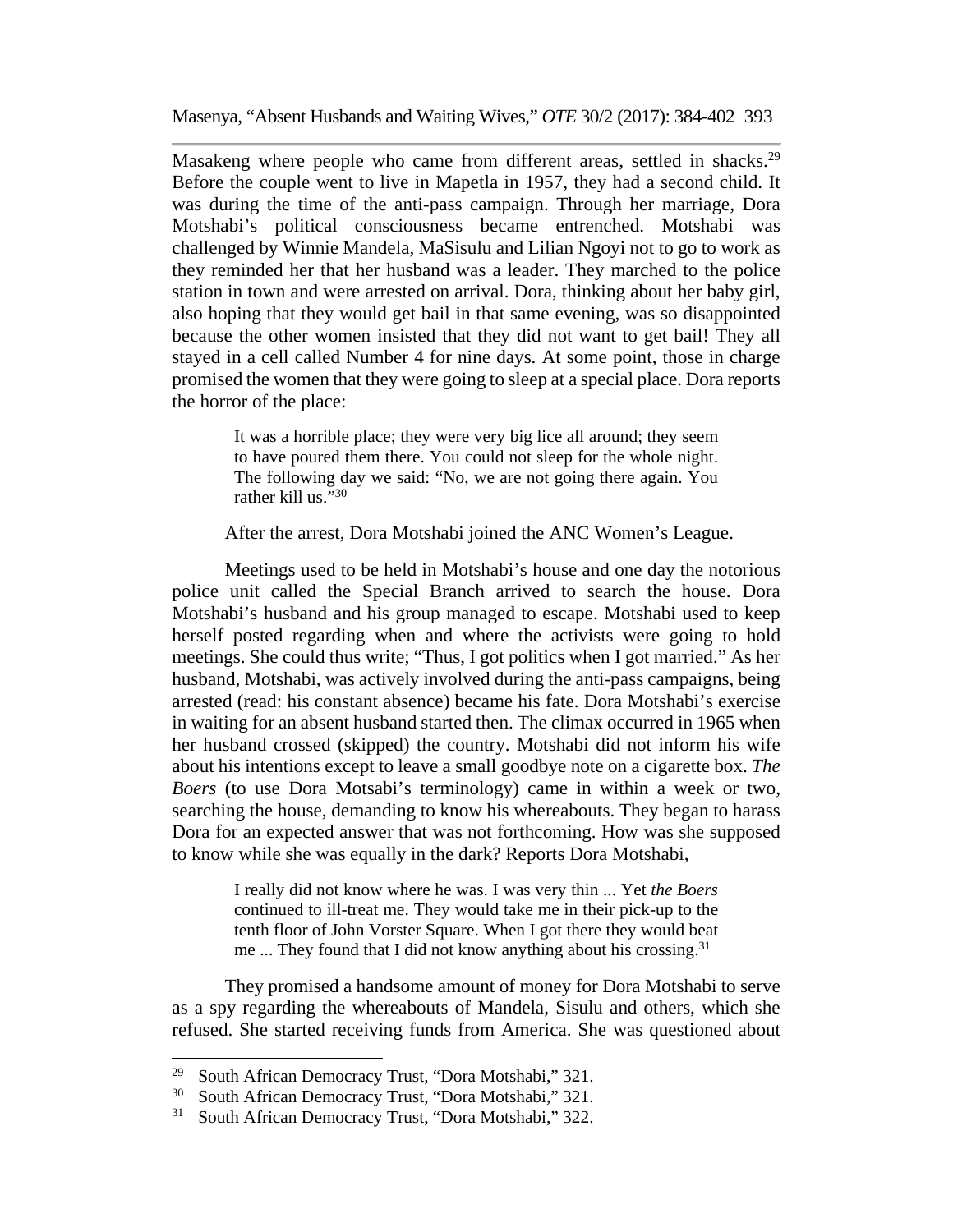the funds and then made a plan for the funds to reach her through her sister. The preceding information already gives us a glimpse about the challenges which were faced by women of departed husbands, women, for whom the exercise of waiting became their daily bread. At some point, Motshabi's house was nearly given to another man just because Dora was a woman.

In 1985 though, Dora found a way of being re-united with Motshabi in Zambia. However, she reports the atmosphere of their re-union as an unwelcoming one. Dora Motshabi visited her husband again in 1989. Her husband came back to South Africa in 1990. The re-union seems not to have been exciting as Dora Motshabi reports on what she views as an unthankful attitude on the part of a partner who had been an absent husband for many, many years:

> He never appreciated that when he left there was no floor mat, no nice windows. He never appreciated that there was now somebody with a profession in the house, because our daughter Seithati is a teacher. $32$

After her husband's passing on, someone asked her if she was getting anything since her husband spent 27 years in exile. Her response was:

> They only gave me after his death a lump sum of about R168 000.00 ... I tried to do something. I didn't want to buy a car first. I am old. I wanted to build the kids a home. That is when I built a bathroom. I even bought him a tombstone.<sup>33</sup>

Dora Motshabi is one of the many South African women who were able to engage actively and patiently in the taxing process of waiting. In her case, she was fortunate to get to know where her husband was, to get to visit him, and to get to have him re-united with the family even after his arrest on arrival in South Africa. Her narrative provides us with a window into the space of *women who held the knife by its cutting edge* when the head of the family was absent, a space in which women could serve both as a mother and father to their children in the absence of their spouses. Taxing and torturing as the exercise of waiting has been and continues to be, it proved to be worthwhile for her and for many of her sisters. It contributed, albeit not in an overt way, to African women's fight against the system of *apartheid*. Is there a comparable counterpart for Dora Motshabi in the HB? To the preceding question we now turn.

#### **F BATHSHEBA, A WAITING WOMAN?**

Perhaps Bathsheba had had a hectic day,  $34$  not only as a household manager of Uriah's house, but also due to her involvement in the daily activities which an

<sup>&</sup>lt;sup>32</sup> South African Democracy Trust, "Dora Motshabi," 323.<br><sup>33</sup> South African Democracy Trust, "Dora Motshabi," 323.

South African Democracy Trust, "Dora Motshabi," 323.

<sup>&</sup>lt;sup>34</sup> Although some of the duties mentioned here may not have been performed with the intensity of Bathsheba's rural counterparts, also taking note of Meyers's observation that the economic productivity of women became reduced during the monarchic period,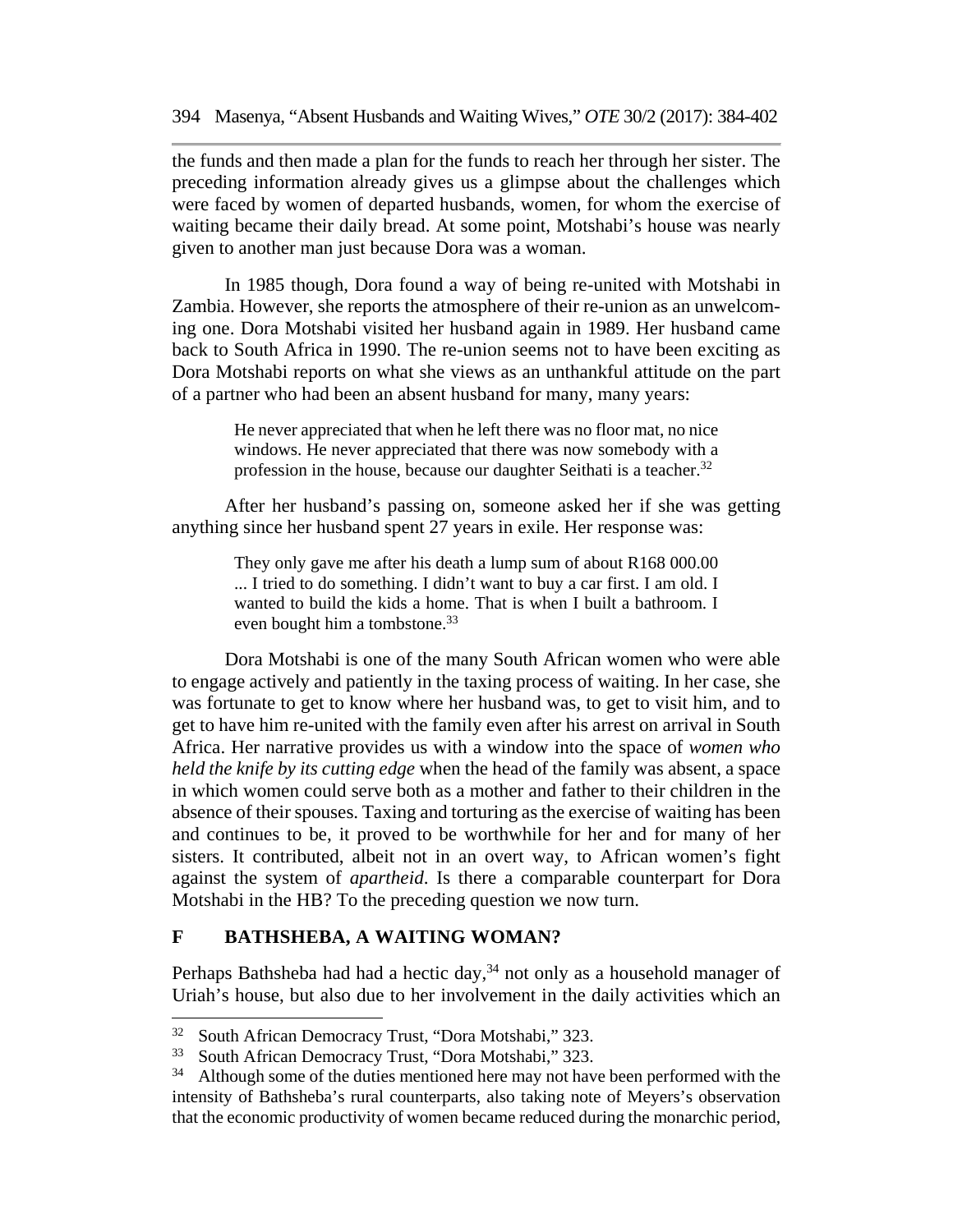average Israelite woman could have engaged in. Perhaps she had spent her day involved in the necessary operations like soaking, milling, grounding, and baking, before her family could be able to eat the food. Maybe some of her children needed new clothes. As a result, she had to dedicate some of her day's hours to the shearing of wool, preparation of flax, the carding and spinning of thread, cloth weaving and the sewing of garments. Meyers reasons that on the average, for the better part of the year, many hours in a day would have been invested by Israelite women in some aspect of clothing manufacture.<sup>35</sup> Two features come to light regarding women's economic involvement, first, they spent many hours in life-supporting activities per day and second, many of their tasks, if not all, involved some degree of technological expertise.36 Or could it be that Bathsheba's socio-economic class,<sup>37</sup> unlike that of Dora Motshabi, relieved her from the economic responsibilities of her family?

As a parent actively involved in the educative role of her children, perhaps Bathsheba had to dedicate some of her time dealing with children who struggled to listen to the *torah* of their mothers. As one actively involved with the activities related to the religious life of the household, perhaps Bathsheba had been engaged in a family ritual where she had led the family in the prayers for an absent husband /father among others. In that way, she would have managed to let her children (cf. also Dora Motshabi's children) share communally in the taxing process of waiting, thus allowing the fruits of her womb to share in the emotional and psychological load linked to an absent husband/father. Apart from the fact that such prayers would have assisted her in the waiting-related stress, the stress connected with the (possible) return of Uriah, it would also have assisted the family in connecting with the absent member, at least in the spirit.

it is still safe to speculate that, seeing that Bathsheba was not attached to a rich man, she could have engaged in them. Cf. Carol L. Meyers, "Everyday Life: Women in the Period of the Hebrew Bible," in *The Women's Bible Commentary*, ed. Carol A. Newsom and Sharon H. Ringe (Louisville: Westminster/John Knox, 1992), 251. Regarding the latter fact, Meyers reasons "Urban development characterized the monarchic period. This shift had implications for female roles and status, because women probably remained economically productive in rural areas, but became less productive or even non-productive as urban wives of bureaucrats." Carol L. Meyers, *Discovering Eve: Ancient Israelite Women in Context* (Oxford: Oxford University Press, 1998), 191.

<sup>35</sup> Meyers, "Everyday Life," 247.

<sup>36</sup> Meyers, "Everyday Life," 247.

<sup>&</sup>lt;sup>37</sup> Douglas A. Knight's characterisation of cities as basically inhabited by the "powerful" comes to mind here. He reasons "… the several royal cities and the two capital cities were inhabited by those at the head of or directly responsible for the four major types of institutions centred here: the palace, the temple, the governmental administration, and the military." Douglas A. Knight, *Law, Power, and Justice in Ancient Israel*, (Louisville, KY: WJK John Knox Press, 2011), 170,171. In my view, Uriah, Bathsheba's absent husband would have fitted in the latter category.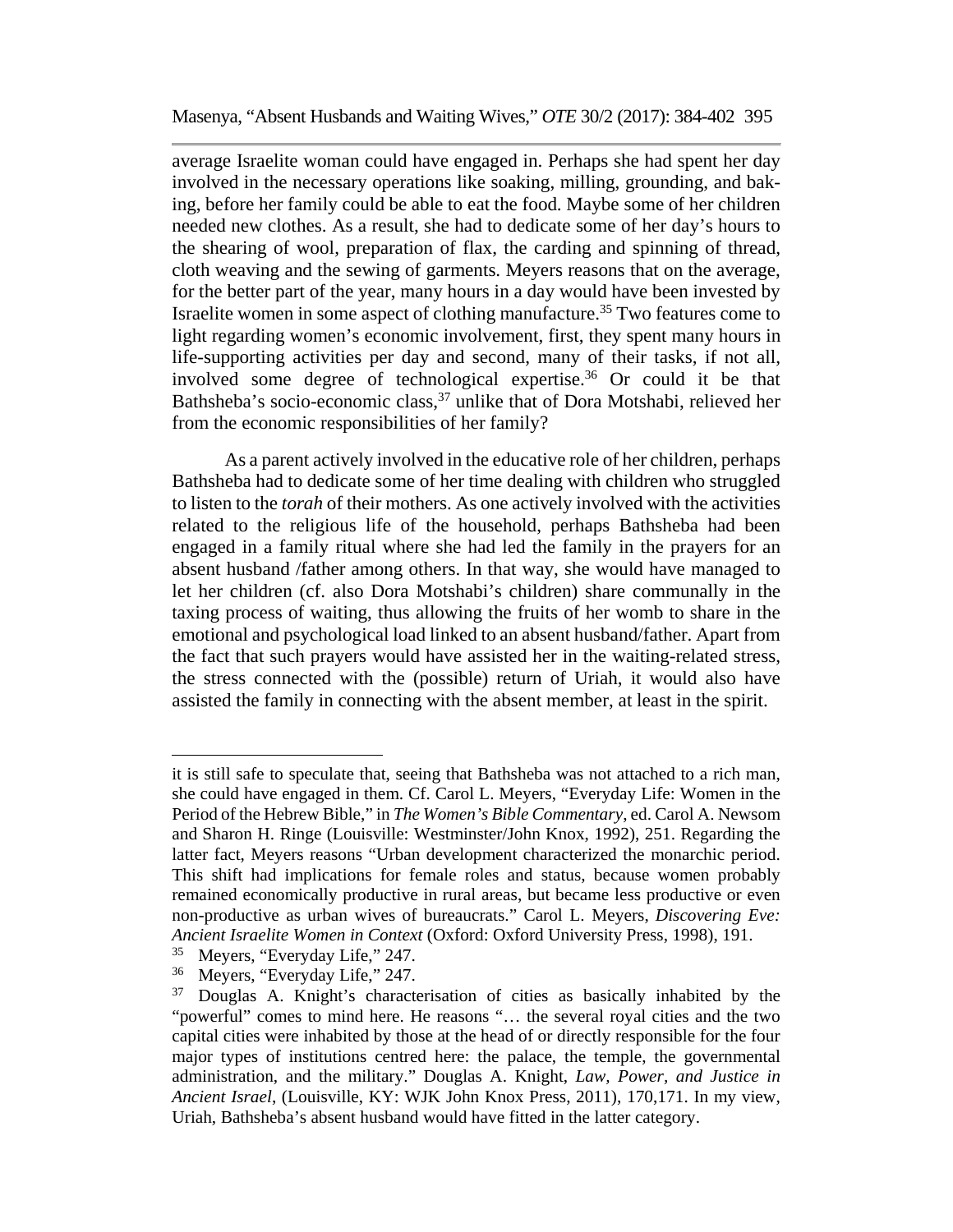Whatever activities Bathsheba may have been engaged with, prior to her allocating a moment to herself alone, that moment of re-connecting with her body by taking a bath (2 Sam 11:2), does not seem to have been the interest of the narrator of her story as recorded in 2 Sam 11. As modern readers of this important female story, the story of a departed husband and a waiting woman, we can, informed by related stories in our different contexts (cf. the story of Dora Motshabi above), re-imagine and reconstruct what Bathsheba's day might have looked like before the evening of her bath.

Reading through her narrative in the text of 2 Sam 11, one is left with no shadow of doubt that it is not a story about Bathsheba, the waiting woman/wife, nor the story of a departed man/husband, a husband who seems to have been more loyal to the king than to his wife. It is a story of a powerful political leader, one whose power allowed him to send other men on war errands (2 Sam 11:1), while he chose to stay at home. The contrast between David and his men could hardly be expressed in starker terms. Staying home in such situations was not his usual practice of course (cf. 5:2; 8:1-14; 10:17). Indeed leading one's troops into battle was expected to be the major external activity of an ANE ruler (see 1 Sam 8:5-6, 20). Even though therefore reprehensible in itself, David's conduct on this occasion opens the way for royal behaviour that is even more despicable.<sup>38</sup>

David's power also enabled him to attempt to determine when Israelite men (read: warriors) could have sex with their wives.<sup>39</sup> His power furthermore enabled him to indulge in sex with the waiting wives (2 Sam 11:4) of his warriors.

One evening when David arose from his bed and was walking on the roof of the king's house, from the roof he saw a woman bathing; and the woman was very beautiful. So David sent messengers, and took her; and she came to him, and he lay with her. When she had purified herself from her uncleanness, she returned to her house. The woman conceived. So she sent a message and reported to David, "I am pregnant." (2 Sam 11:2, 4-5 MEV)

At face value, a reader may view the Bathsheba character of 2 Sam 11 as a passive person who was almost used like a pawn in the king's hands (cf. the expressions, "and took her," and "he lay with her" (cf.  $2 \text{ Sam } 11:2$ , 4-5. Jo Ann Hacket reasons, "Bathsheba is pictured as almost entirely passive in this episode; except for her first person message to David ('I am pregnant'; cf. 2 Sam 11:5),

<sup>38</sup> Ronald F. Youngblood, "1 and 2 Samuel," in *Old Testament*, *Zondervan NIV Bible Commentary: An Abridgement of the Expositor's Bible Commentary*, ed. Kenneth L. Barker and John R. Kohlenberger (Grand Rapids: Zondervan Publishing House, 1994),  $1.454$ 

<sup>&</sup>lt;sup>39</sup> "Now David invited him to eat in his presence, and he drank until he got Uriah drunk. In the evening, he went to lie down in his lodging with the servants of his lord, but he did not go down to his house"  $(cf. 2 Sam 11:13, MEV)$ .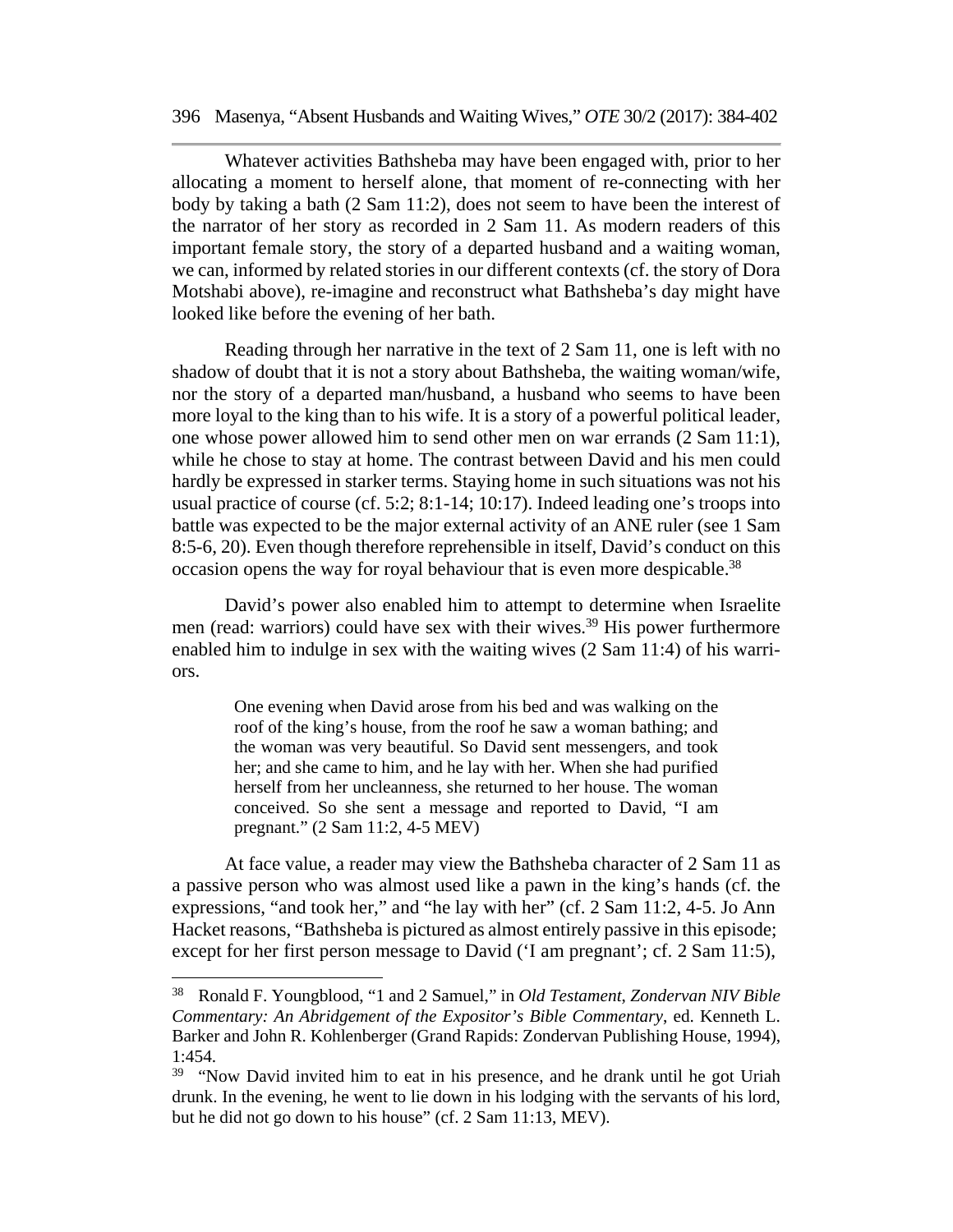she is always spoken of in the third person."40 Perhaps she could have chosen to enjoy her time of refreshment further (in the bath) as she reminisced on the absence of her husband. Alas! Her bathing time was suddenly interrupted as she was taken through the orders of the powerful. Who could have challenged the order from a king? Says the Northern Sotho proverb, "*lentšu la kgoši le agelwa lešaka*," the word from a traditional leader has a kraal built around it. Although the readers are basically not allowed to hear her own voice, Bathsheba is not inactive as I will show here below.

What could have preoccupied Bathsheba's thoughts at that moment, we may ask? May she have been haunted by what she would have to report to her returned husband on matters of female fidelity? It may not be an exaggeration to speculate that Bathsheba, a woman with a departed husband, was sexually starved. Loneliness, longings, and unfulfilled sexual desires typify some of the struggles faced by women whose husbands had gone to war, were in political exile and/or prison or were migrant labourers among others. It may not be an exaggeration to argue that sexual starvation was one of the critical albeit not openly spoken about challenges which typified the lives of many a waiting married woman both in biblical Israel and in pre-colonial and *apartheid* South Africa.

How may present day readers of the story understand the phrase, "and she came to him"? Did she come to the king willingly or not? Was there a particular reason why she decided to take her bath outside the house?<sup>41</sup> Could it be as Youngblood argued that the oppressive heat of the unusually warm spring could have forced her to go and bath outside, escaping the suffocating hot atmosphere of the house?

Although the mood of the text seems to be dominated by Bathsheba's passivity, she was not totally passive. She is portrayed as coming to the king. Before and during the sexual encounter, the reader cannot hear the load protest akin to that of Tamar when she protested against her rape by Amnon. After the act, she did not rush back to Uriah's house, she took another bath, this time not a leisure bath for refreshing her body. No! The latter bath was for the purification of her body (cf. Lev 15:25-26, 30.) Did he sleep with her in her uncleanliness? (Gen 25:4-5; 19:36; 25:21; 38:18; Exod 2:2).

<sup>40</sup> Jo Ann Hackett, "1 and 2 Samuel," in *Women's Bible Commentary*, ed. Carol A. Newsom, Sharon H. Ringe and Jacqueline Lapsley (Louisville: Westminster/John Knox Press, 2012), 159.

<sup>41</sup> Argues Hackett, "The only hint that she might have co-operated willingly in her predicament is her initial act of bathing in a place where she could be observed by the king out walking on his roof (not an uncommon place to stroll in the Middle East for the cool evening breeze)." Hackett, "1 and 2 Samuel," 159.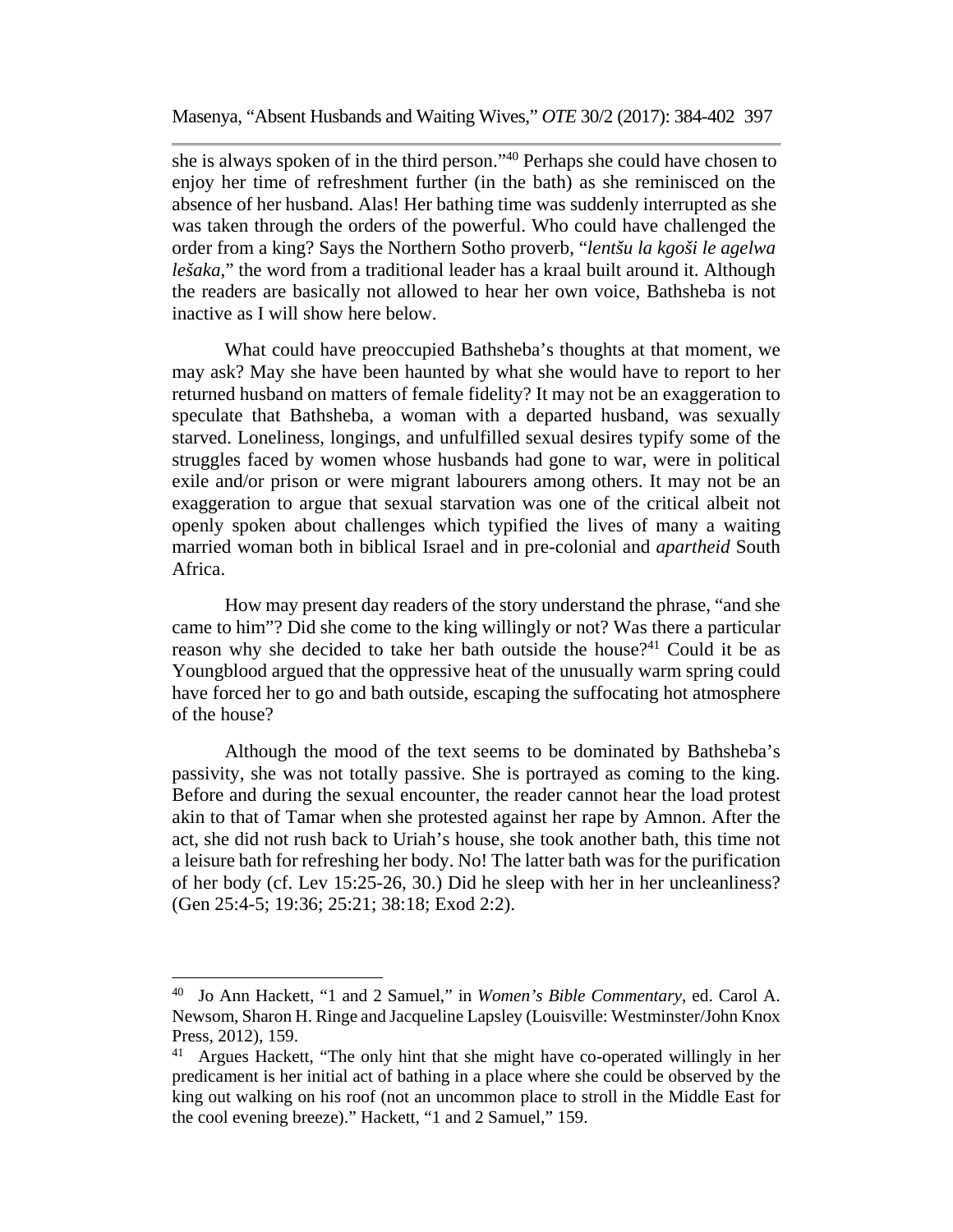The cleansing bath, Bathsheba took not outside her absent husband's house, but inside the king's palace. While Bathsheba was taken to the man who chose to be present while others left their families to fight for the nation, her husband, one whose absence had forced her like her many South African counterparts, to engage in the taxing exercise of waiting, would soon be summoned by the same man for a calculated sexual re-union with his wife.

Once she discovered that she was pregnant, Bathsheba sent a word to report her pregnancy to the king. After the message of the pregnancy of Bathsheba, David went ahead to act in a foolish way, like *a nabal*. He did something unusual and suspicious. He sent a word for Uriah to return home with the hope that he could also control his sexual life. He had hoped to cover up for the sin of adultery which he had committed with Uriah's wife. His attempt at controlling the sexual appetite of Uriah though, failed dismally. David might have not understood the intensity of Uriah's loyalty to  $\lim^{42}$  and in particular, to Israel's deity: 43

> Uriah responded to David, "The ark, Israel, and Judah dwell in makeshift shelters. My lord Joab and the officers of my lord are camping in the open field. But I may enter my house to eat, to drink, and to sleep with my wife? As you live and as your soul lives, I will not do this thing!" (2 Sam 11:11 MEV)

Could the actions of Uriah give readers some glimpse of the thoughts and actions of departed/absent husbands both in the HB and elsewhere? Could it be that absent men are not as yearning for their re-unions with their families, as their wives back home? Dora Motshabi's concerns about an apparently unthankful spouse come to mind here. Could it be that as Ndebele puts it, it is women who "... are prisoners of the dream of romance"?<sup>44</sup> Perhaps departed men are more committed to the deity than they are to their anxiously waiting wives. When David's commitment to using Uriah as a cover-up for his adultery failed, he decided to let Uriah's departure from his family be a permanent one, not because of the conventional deaths from the military, but because of a calculated move by a leader who was supposed to protect his loyal warriors.

<sup>&</sup>lt;sup>42</sup> Uriah, one of David's warriors, depended on David for sustenance and support, hence the total loyalty that he gave in return. "Master of all he surveys, David had everything – and yet dies not having enough." Youngblood, "1 and 2 Samuel," 454.<br><sup>43</sup> Regina M. Swartz reasons: "Under the injunctions of holy war, to sleep wi

Regina M. Swartz reasons: "Under the injunctions of holy war, to sleep with his own wife would be to be faithless to God; it is that fidelity, to his deity, that Uriah maintains, despite the obvious attractiveness of his wife, despite his drunkenness, and it is that fidelity to his deity that he finally dies for." Regina M. Swartz, "Adultery in the House of David: The Metanarrative of Biblical Scholarship and the Narratives of the Bible," in W*oman in the Hebrew Bible*, ed. Alice Bach (New York: Routledge, 1998), 346.

<sup>44</sup> Ndebele, *Winnie Mandela*, 21.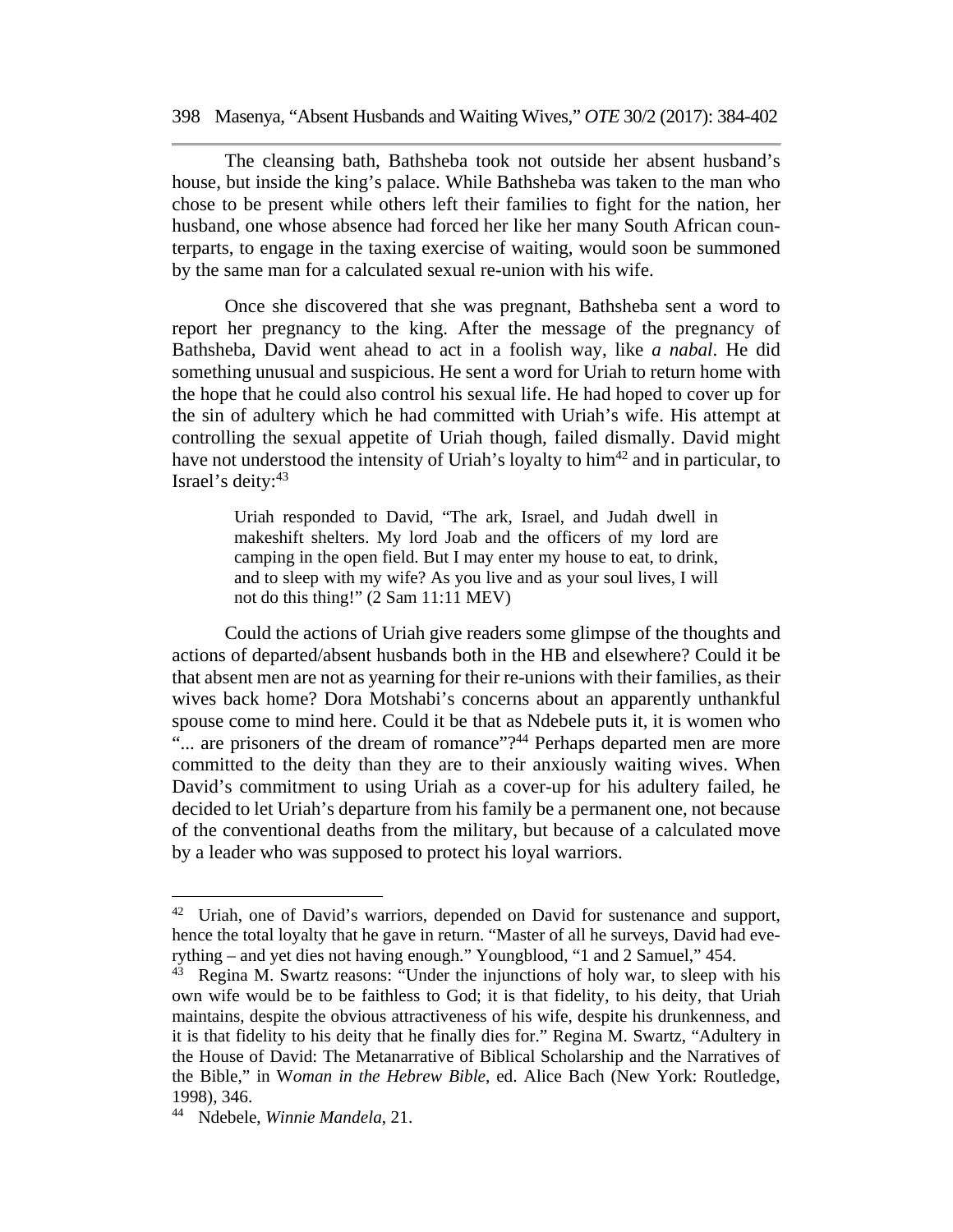When the news about the death of her absent husband reached Bathsheba, when the reality of the end of her waiting dawned, she mourned for her husband (2 Sam 11:26). Through Uriah's death, Bathsheba joined the ranks of many black South African women who waited for their husbands only to be greeted by their permanent absences with their deaths being the most common occurrence.

#### **G CONCLUSION**

Schlegel offers a helpful remark about forces leading to sexual stratification from a cross-cultural perspective. Differentiation in sex roles is a response to both the internal dynamics of a society and to the external conditions to which a society must respond. Society's central institutions and the degree to which they favour one sex or the other, need to be critically examined. She argues, "Where economic production favors male control, as in colonial Ghana, or where male-controlled military activities are central, as in the feuding pattern among Israeli Arab clans, male activities become predominant and men come to be the primary decision makers in almost all aspects of social life."45

I have thus always been fascinated by the apparent points of resemblance between women (and men) and their position/roles especially in pre-monarchic Israel and pre-colonial and *apartheid* Africa. One example can serve as a case in point: In both settings, there was a blurred division between the activities performed by men and women in the private and public spheres. In fact, there appears to be a similar pattern that the elevation of the public (mostly or solely male sphere) seem to happen when something strange or foreign, something not organic to that specific context, occurs. Israelite men and women for example worked harmoniously towards the overall welfare of the family. In fact, work done by women in the "private" sphere towards the survival of families, was not only more taxing, it also required certain skills. With the introduction of the monarchy though, the separation between the two spheres not only became foregrounded, the gendered nature of the work done in both spheres usually led to work performed by women being devalued and the form of egalitarianism that might have been visible earlier on, becoming problematized. Also, the monarchy with its commitment to seeking and preserving power, protecting the people, would entail the involvement of men in wars. The reality of departing and absent husbands would also set in. Coupled with the preceding fact would then be the harsh reality of waiting wives. The exercise of waiting and all that goes with it, thus became not only an ugly intrusion, but a serious disruption to closely knit families.

<sup>45</sup> Alice Schlegel, "An Overview," in *Sexual Stratification: A Cross-cultural View,* ed. Alice, Schlegel 9New York and Guilford, Surrey: Columbia University Press, 1977), 354-355.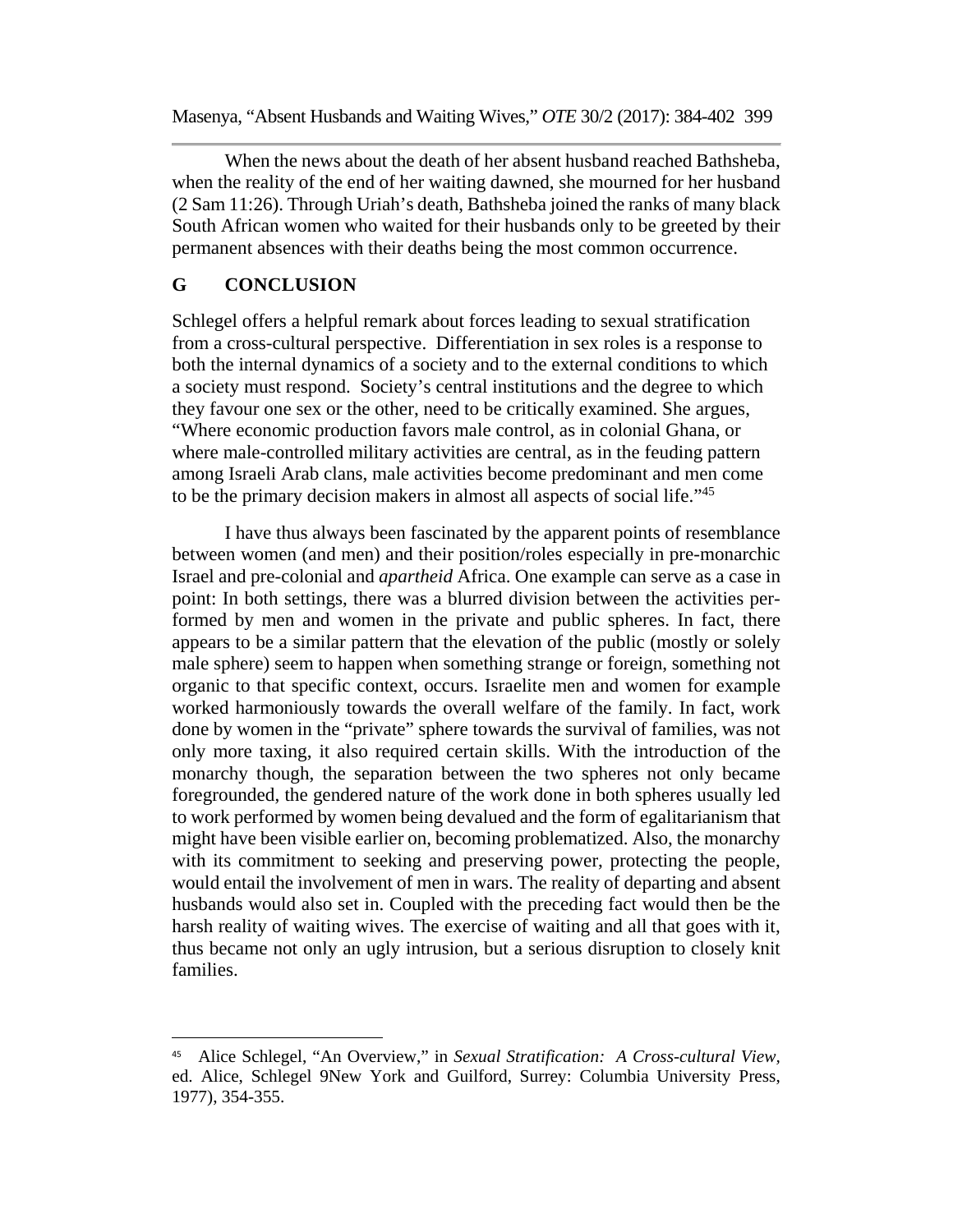With the introduction of the migrant labour system in South Africa, for example, came not only the disturbance and disruption of African families, work done by men in the private sphere came to be more valued than that done by women in the private sphere of the home. Had such disruption by foreign forces not occurred, African people could have continued to navigate life ably. The words of Elen Kuzwayo comes to light:

> That black people at that time were owners of the land they tilled and cultivated; that they formed a community with an established cultural and moral code as well as a valid economic structure; these factors together with many others which contributed to the stability and prosperity of individual families, meant that the majority of the black population found no pressing need to leave their homes to go in search of employment.46

Not only were the closely knit African families disrupted, the lives of African women would begin to be typified not only by absent husbands, but also by the long wait for their men's return. Such an exercise of waiting was also intensified as we have observed in Dora Motshabi's narrative above, during the heyday of *apartheid* when African men crossed the borders into exile. Some men were incarcerated or even killed, not in ordinary wars as in biblical Israel, but in the black people's "war" /struggle to challenge life-denying foreign systems.

The above investigation has hopefully revealed that an incorporation of the discipline of Biblical Studies within the MIT's, may support the important argument raised last August by Professor Mandla Makhanya,<sup>47</sup> the Vice Chancellor and Principal of the University of South Africa. He was addressing a meeting of the UNISA's Black Forum. Makhanya argued that unless one's research as an academic is made useful to the communities in which they serve, it would remain useless. The urgency of integrating one's research in one's disciplines with our communities is even felt urgently by those African contexts like South Africa, in which Eurocentric epistemologies have dominated and to some extent, continue to dominate academic offerings. In the preceding example, the African proverbial lore was not only foregrounded, but was also used as an integral part of the subject matter of Biblical Studies thus enhancing the usability of the latter especially within our African contexts. The global contexts will also benefit from the knowledge that Africa, like other continents whose inhabitants were colonised, were not clean slates before foreign intrusion and interference. The Indigenous Knowledge Systems (IKS's) have to be revived and harnessed.

<sup>46</sup> Elen Kuzwayo, "Hungry in a Rich Land," in *Sometimes When it Rains: Writings by South African women*, ed. Ann Oosthuizen (London: Pandora, 1987), 99.

<sup>47</sup> Mandla S. Makhanya, "Professor MS Makhanya's meeting with the Unisa Black Forum," Unpublished Speech addressed to the members of the Black Forum, University of South Africa, Pretoria, 22 August 2016.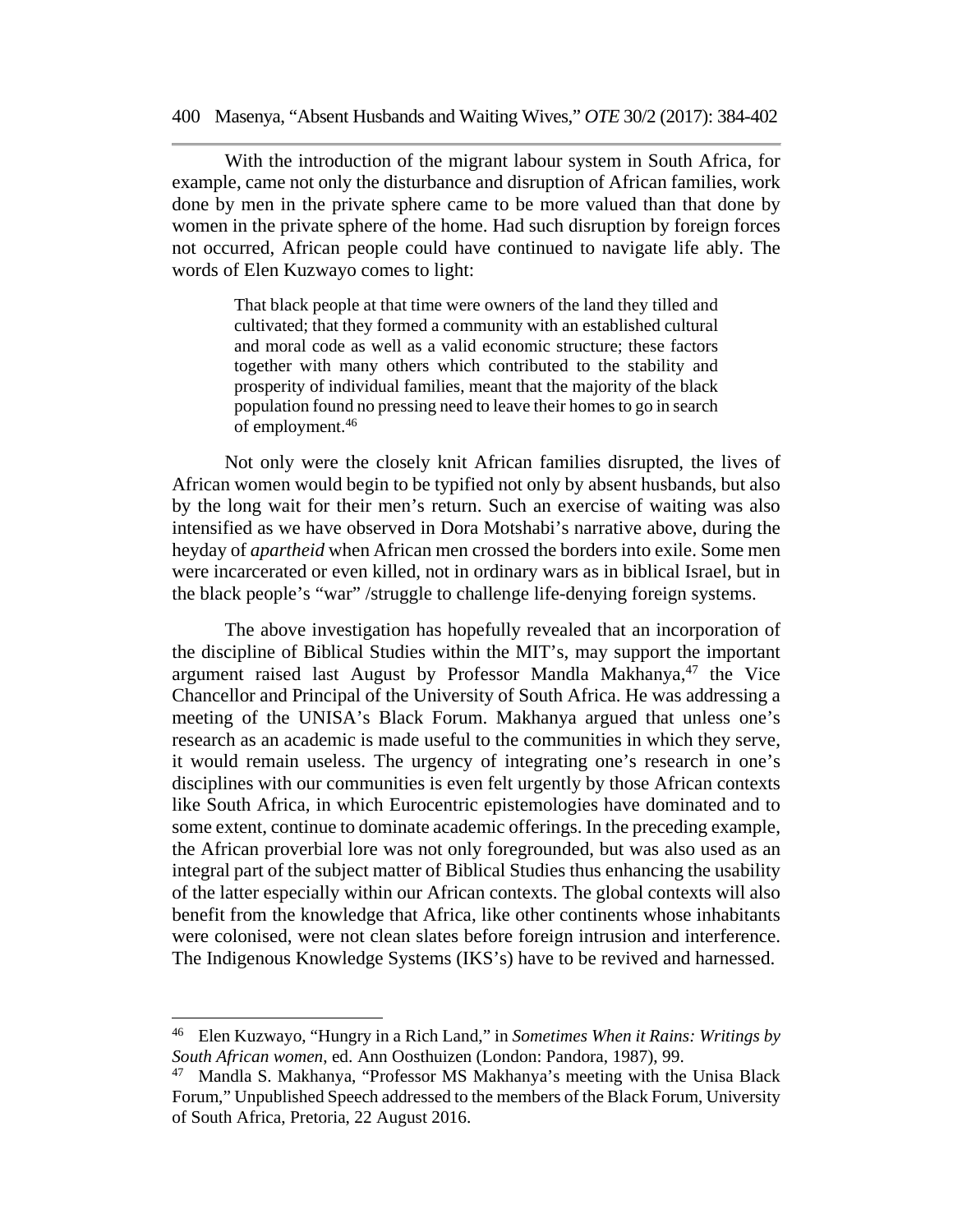In its context, the present article also revealed the need for the resuscitation of the *herstories* of forgotten heroines like the many wives who engaged and still engage in the exercise of running families in the absence of their husbands. These heroines, who are often not celebrated had the audacity and patience to wait and thus sustained their families. Something of these women's tenacity may perhaps be copied by many a South African biblical scholar who is committed to a rewarding, fulfilling, MIT-conscious Biblical Studies.

#### **BIBLIOGRAPHY**

Bach, Alice, ed. *Women in the Hebrew Bible*. New York: Routledge, 1999.

- Bezuidenhout, Jacobus S. "Die Noord-Sotho spreekwoord en -gesegde: 'n Stilistiese analise." MA diss., University of Potchefstroom, 1981.
- Brandes, Stanley H. "The Selection Process in Proverbs Use: A Spanish Example." *SFQ* 38 (1974): 167-186.
- "College of Human Sciences: About the College." UNISA. http://www.unisa.ac.za /sites/corporate/default/Colleges/Human-Sciences/About-the-college.
- Duminy, Pieter A. *African Pupils and Teaching Them*. Pretoria: Van Schaik, 1967.
- Finnegan, Ruth. *Oral Literature in Africa*. Oxford: Oxford University, 1970.
- Guma, Samson M. *The Form, Content and Technique of Traditional Literature in Southern Sotho*. Pretoria: Van Schaik, 1977.
- Hackett, Jo Ann. "1 and 2 Samuel." Pages 150-163 in *Women's Bible Commentary*. Edited by Carol A. Newsom, Sharon H. Ringe and Jacqueline Lapsley. Louisville: Westminster/John Knox Press, 2012.
- "Institute for Open and Distance Learning (IODL): Attending to Your Needs." UNISA. http://www.unisa.ac.za/sites/corporate/default/Colleges/Graduate-Studies/Schools,-Institutes-&-Research-Chairs/School-of-Transdisciplinary-Research-Institutes-(STRI)/Institute-for-Open-and-Distance-Learning- (IODL)/Attending-to-your-needs).
- Knight, Douglas A. *Law, Power, and Justice in Ancient Israel*. Louisville: Westminster/John Knox, 2011.
- Krappe, Alexander H. *The Science of Folklore*. London: Methuen, 1965.
- Kuzwayo, Elen. "Hungry in a Rich Land." Pages 99-108 in *Sometimes When it Rains: Writings by South African Women*. Edited by Ann Oosthuizen. London: Pandora, 1987.
- Meyers, Carol L. "Everyday Life: Women in the Period of the Hebrew Bible." Pages 244-251 in *The Women's Bible Commentary*. Edited by Carol A. Newsom and Sharon H. Ringe. Louisville: Westminster/John Knox, 1992.
	- \_\_\_\_\_\_\_. *Discovering Eve: Ancient Israelite Women in Context*. Oxford: Oxford University Press, 1998.
- Makhanya, Mandla S. "Professor MS Makhanya's meeting with the Unisa Black Forum." Unpublished Speech addressed to the members of the Black Forum. University of South Africa, Pretoria, 22 August, 2016.
- Masenya, Madipoane. "Biblical Studies in South(ern) Africa: An Overview." Pages 454-465 in *Handbook of Theological Education in Africa*. Edited by Isabel A. Phiri and Dietrick Werner. Pietermaritzburg: Cluster Publications, 2013.
- McLaren, James. "The Wit and Wisdom of the Bantu as Illustrated in their Proverbial Sayings." *SAJS* 14 (1977): 330-334.